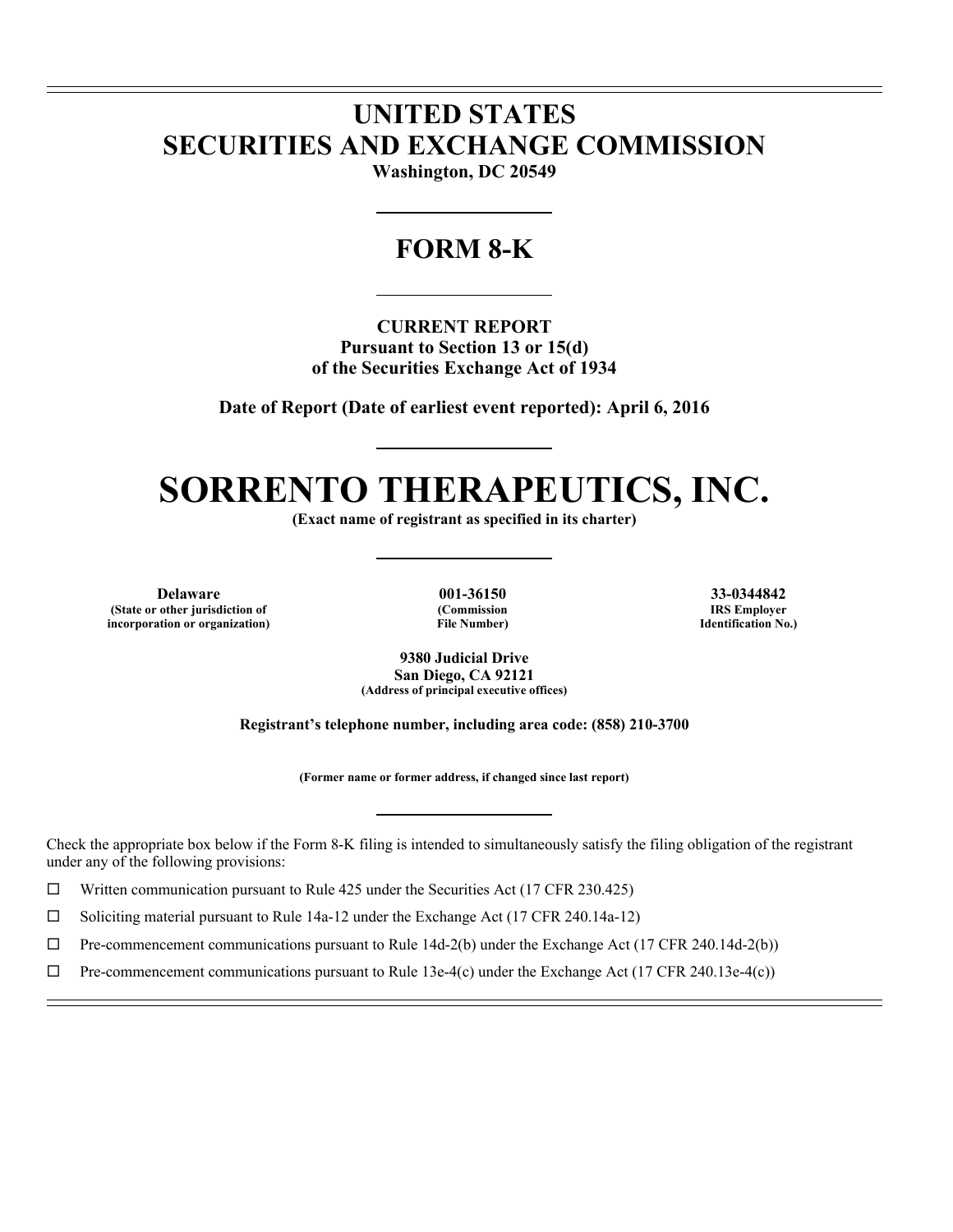#### **Item 8.01 Other Events.**

On April 6, 2016, Sorrento Therapeutics, Inc. (the "Company") announced that Gunnar F. Kaufmann, Ph.D., Senior Vice President, Immunotherapy, & Head of Research and Global Partnerships, will present at the Jefferies Immuno-Oncology Summit on Thursday, April 7, 2016 from 7:55 am to 8:20 am EDT. The conference will take place at the Boston Harbor Hotel in Boston, MA. A copy of the press release is attached as Exhibit 99.1 and incorporated herein by reference.

#### **Item 9.01 Financial Statements and Exhibits.**

- (d) Exhibits.
	- 99.1 Press release dated April 6, 2016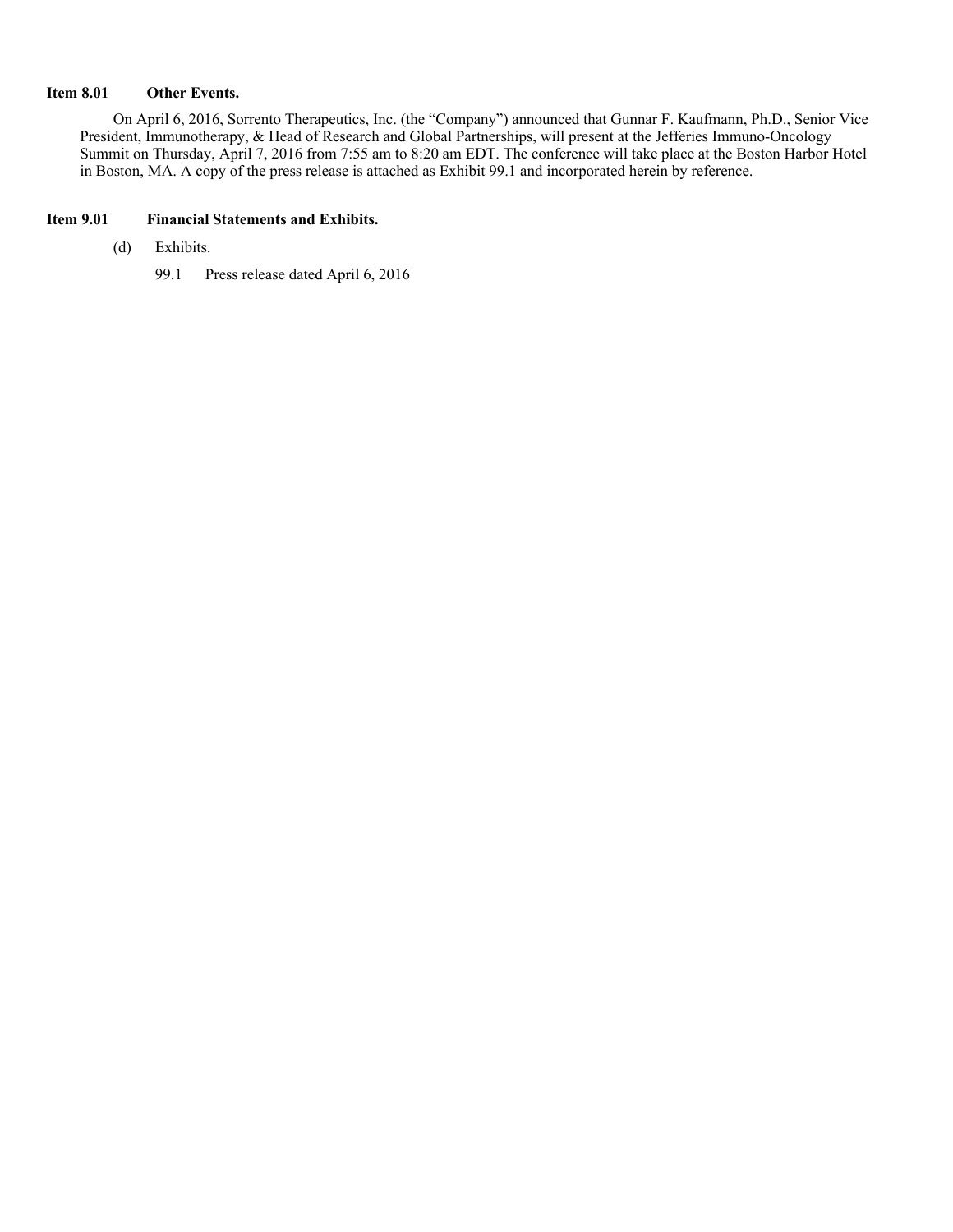#### SIGNATURE

Pursuant to the requirements of the Securities Exchange Act of 1934, the Registrant has duly caused this report to be signed on its behalf by the undersigned hereunto duly authorized.

Dated: April 6, 2016

#### SORRENTO THERAPEUTICS, INC.

By: /s/ Henry Ji

Name: Henry Ji Title: President and Chief Executive Officer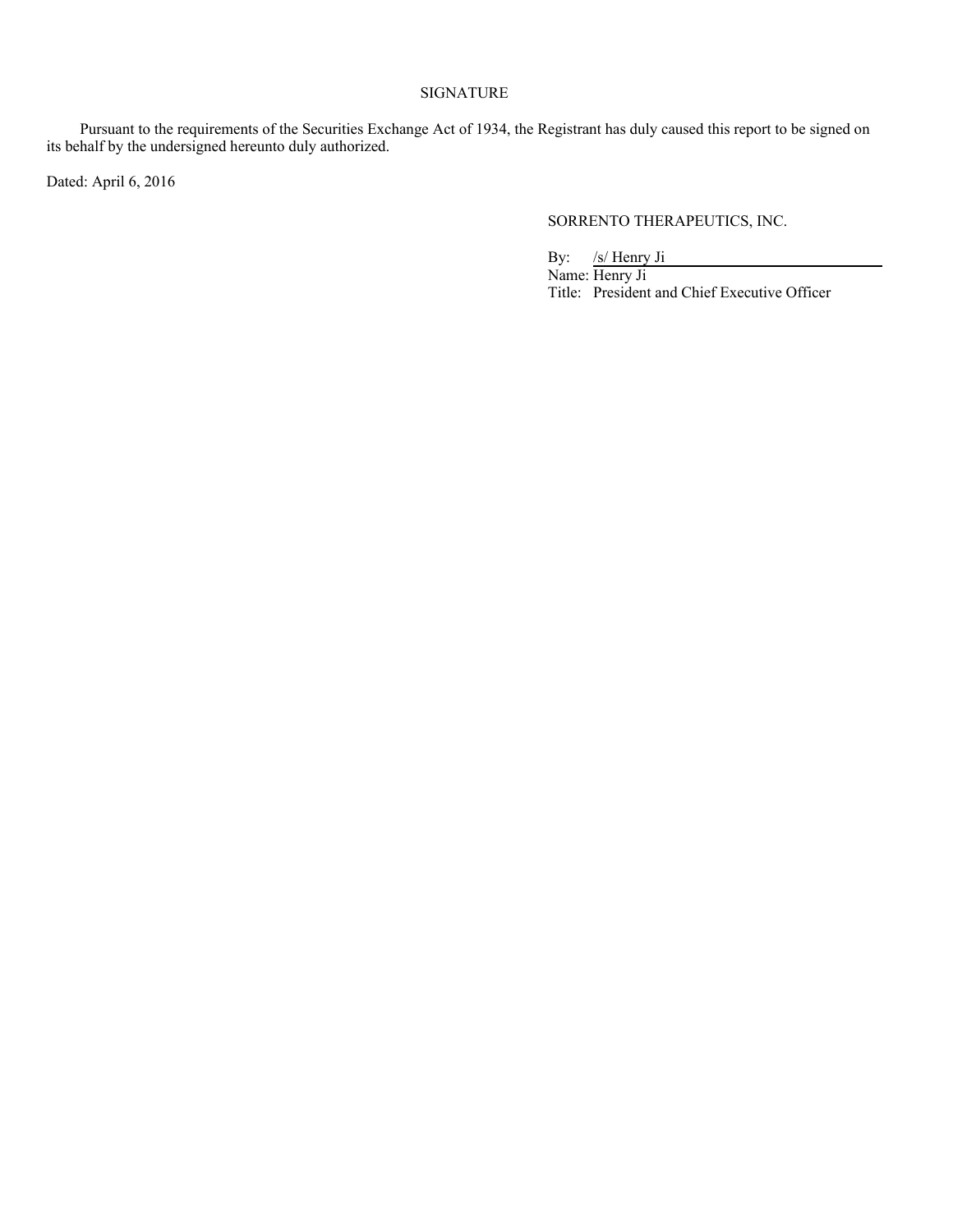

Sorrento to Present at the Jefferies Immuno-Oncology Summit

SAN DIEGO, April 6, 2016 — Sorrento Therapeutics, Inc. (NASDAQ: SRNE; Sorrento), a clinical-stage oncology company developing new treatments for cancer and associated pain, announced today that Gunnar F. Kaufmann, Ph.D., Senior Vice President, Immunotherapy, & Head of Research and Global Partnerships, will present at the Jefferies Immuno-Oncology Summit on Thursday, April 7, 2016 from 7:55 am to 8:20 am EDT. The conference will take place at the Boston Harbor Hotel in Boston, MA.

#### **About Sorrento Therapeutics, Inc.**

Sorrento is an antibody-centric, clinical stage biopharmaceutical company developing new treatments for cancer, inflammation and autoimmune diseases. Sorrento's lead products are multiple late-stage biosimilar and biobetter antibodies, as well as clinical CAR-T therapies targeting solid tumors.

#### **Forward-Looking Statements**

This press release and any statements made for and during any presentation or conference contain forward-looking statements related to Sorrento Therapeutics, Inc., and its subsidiaries under the safe harbor provisions of Section 21E of the Private Securities Litigation Reform Act of 1995 and subject to risks and uncertainties that could cause actual results to differ materially from those projected. Forward-looking statements include statements about Sorrento's and its subsidiaries' prospects, Sorrento's expectations for adoptive cellular immunotherapies and Sorrento's collaborations; Sorrento's advances made in developing RTX, biosimilars/biobetters, cellular therapies, such as CAR-T, CAR.NK and CAR.TNK, cell-penetrant antibodies (LA Cell technology) as well as antibody immunotherapies using its proprietary G-MAB fully human antibody technology, if any; and other matters that are described in Sorrento's Annual Report on Form 10-K for the year ended December 31, 2015, and subsequent Quarterly Reports on Form 10-Q filed with the Securities and Exchange Commission, including the risk factors set forth in those filings. Investors are cautioned not to place undue reliance on these forward-looking statements, which speak only as of the date of this release and we undertake no obligation to update any forward-looking statement in this press release except as required by law.

Sorrento® and the Sorrento logo are registered trademarks of Sorrento Therapeutics, Inc.

All other trademarks and trade names are the property of their respective owners.